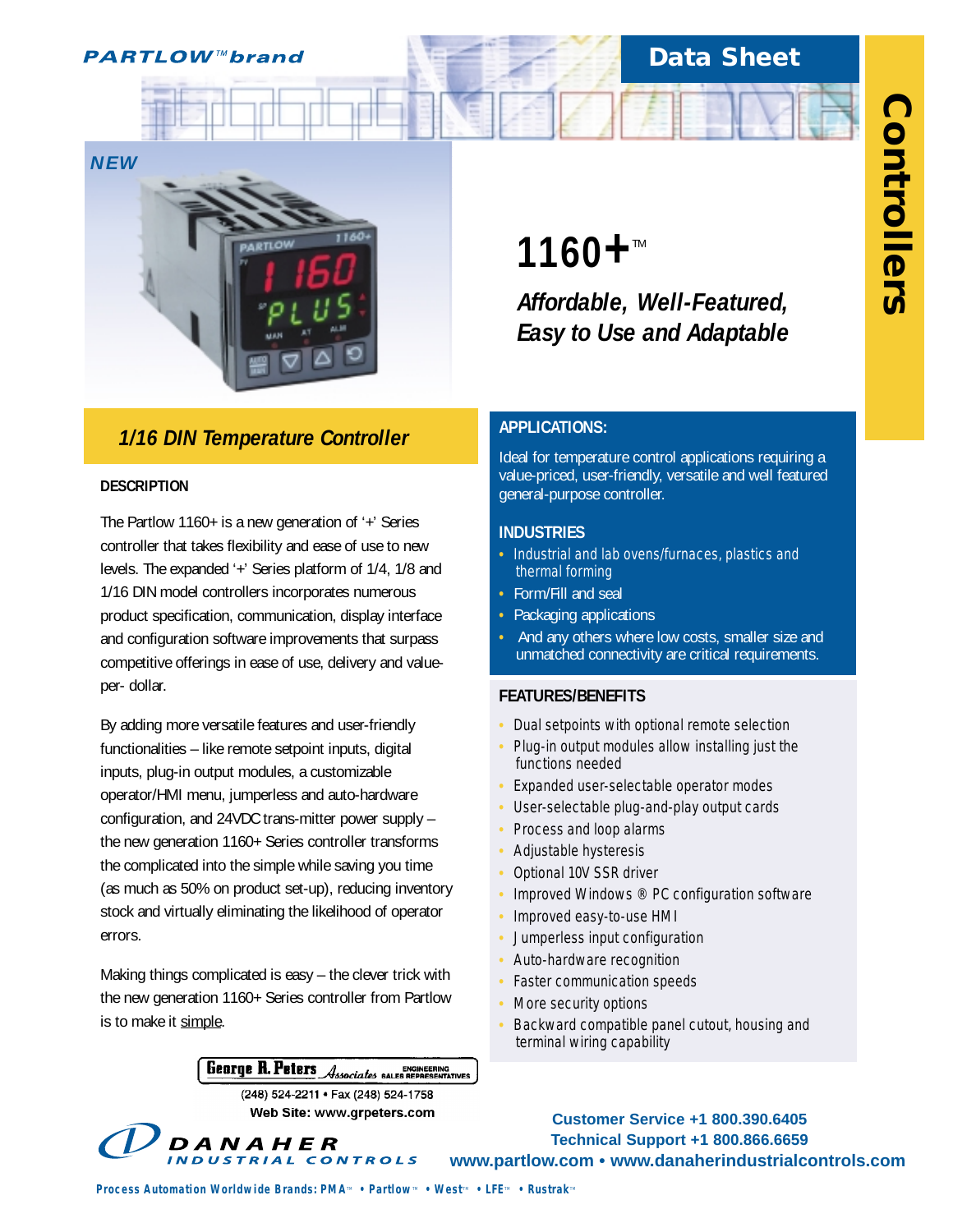# **PARTLOW™brand**

# *Easy to Use and Adaptable 1/16 DIN Temperature Controller*

# **1160+™** *Affordable, Well-Featured,*

# **SPECIFICATIONS\***

#### **STANDARD FEATURES**

### **OUTPUTS**

- Dual setpoints with optional remote selection Plug-in output modules installing just the functions needed
- **NEW** Improved HMI; four button operation, dual 4-digit LED displays
- 4 per second input sample rate
- Universal input
- Full PID or ON/OFF control
- Heat/Cool operation (with dual outputs ordered) Selectable pre-tune, self-tune, manual tune
- Ramping setpoint
- Process and Loop alarms
- **NEW** Jumperless input configuration **NEW** Auto-detection of installed output modules.
- **NEW** Improved PC configuration software (comms option not required)
- **Construction/Enclosure:** Rugged ABS plastic housing

#### **ENVIRONMENTAL CHARACTERISTICS**

**Operating Temp.:** 32° to 131°F (0° to 55°C) **Storage Temp.:** –4° to 176°F (–20° to 80°C) **Humidity:** 20% to 95% non-condensing RH

#### **ELECTRICAL**

**Supply Voltage:** 100–240V 50/60Hz; optional 24VDC (20–48VAC / 22–65 VDC) **Power Consumption:** 5W / 7.5VA max

#### **DISPLAY**

**Type:** Dual 4 digit displays, Red or Green, 7 segment LED **Height:** 10mm (0.39") upper display, 8mm (0.31") lower display **Annunciators:** LED indicators for output and status

#### **INPUTS**

#### **Standard Universal input (T/C, RTD and DC Linear):**

- **T/Cs:** J, K, C, R, S, T, B, L, N and Pt 20% Rh vs. Pt 40% Rh
- **RTD:** 3-wire; PT100; 50Ω per lead maximum (balanced)

#### **DC Linear (scalable –1999 to +9999): Volts:** 0–5, 1–5, 0–10 or 2–10VDC **DC milliamps:** 0–20mA or 4–20mA **DC millivolts:** 0–50, 10–50mV

- All output types are user-selectable and customizable based on desired application; choose from the following output types:
- **Max. # of Outputs:** Three for control, alarm, 24VDC transmitter power supply or retransmit of process value or setpoint
- **Relay:** Optional SPDT; 240VAC 2.0A resistive. Lifetime: >500,000 operations at rated voltage/ current
- **SSR Driver:** Optional drive capability: >10VDC nominal into 500Ω minimum
- **DC Linear:** Optional 0–20mA , 4–20mA into 500Ω max.; 0–10V, 1–5V, 2–10V, 0–5V into 500Ω minimum; control outputs have 2% over/under drive applied; accuracy ±0.25% (mA into 250Ω load, V into 2kΩ load); degrading linearly to ±0.5% for increasing burden to specified limits
- **Triac:** Optional 0.01 to 1A AC, 20 to 280Vrms, 47–63Hz (limit 2)
- **Transmitter Power Supply:** Optional 24VDC (limit 1)

#### **OUTPUT FUNCTIONS**

- All output functions are user-selectable and customizable based on the application:
- **Heat Power**
- **Cool Power**
- **Process Alarm** (reverse or direct) **Modes (Alarms 1 and 2):** High/low, SP deviation, band, logical OR/AND
- **Loop Alarm** (reverse or direct) **Retransmit** (setpoint or process value)

#### **ELECTRICAL PERFORMANCE**

#### **GENERAL:**

- **Accuracy:** ±0.1% of input range ±1 LSD (T/C CJC better than 1°C)
- **Input Sample Rate:** 4 per second; 14 bit resolution
- **Impedance:** >10MΩ for thermocouple and mV ranges, 47kΩ for V ranges and 5Ω for mA ranges
- **Sensor Break Detection:** <2 seconds (except zero based DC ranges), control O/Ps turn off, high alarms activate for T/C and mV ranges, low alarms activate for RTD, mA or V ranges

#### **COMMUNICATIONS INTERFACE**

- **User-selectable:** 2-wire, RS-485 serial communications option with choice of Modbus<sup>®</sup> or ASCII protocol; 1200 to 19,200 baud
- **PC Configuration:** Off-line configuration from serial port to dedicated configuration socket (comms option not required)

#### **RATINGS/AGENCY APPROVALS**

**Safety:** CE, UR, cUR, UL file #E67237 **EMC:** Certified EN61326

**Other:** ISO 9002 registered

#### **PROTECTION**

IEC IP66; NEMA 4X (front panel) IEC IP20 (behind the panel protection)

#### **PHYSICAL DIMENSIONS**

**Panel Cutout:** 1.77˝ (45mm) × 1.77˝ (45mm) **Width:** 1.89˝ (48mm) **Depth:** 4.33˝ (110mm) **Height:** 1.89˝ (48mm) **Weight:** 0.46 lbs (0.21kg) **Mounting:** Plug-in with panel mounting fixing strap

#### **OPTIONS/ACCESSORIES**

- **NEW** 24VDC transmitter power supply option **NEW** Faster RS-485 serial communication speeds and user-selectable (Modbus<sup>®</sup> or ASCII) option
- **Digital Input 1 (Optional):** Selects between two setpoints or auto/manual control; volt free or TTL input
- **Basic Remote Setpoint Input (Optional):** 0–20mA, 4–20mA, 0–10V, 2–10V, 0–5V; scalable –1999 to 9999; local or remote setpoint selected from front panel
- **Optional Choice of LED colors:** (red/red, red/green, green/red, green/green); plus five indicators

#### **WARRANTY**

- 3 years
- Specifications are for base models with standard features only unless otherwise noted. Specifications subject to change without notice in accordance with our DBS policy of continuous improvement. All product and brand names are trademarks of their respective owners. All rights reserved.



**Customer Service +1 800.390.6405 Technical Support +1 800.866.6659 EXECUTE: Well-Featured.**<br> **Example to the and Adaptable**<br> **Example to the and Adaptable**<br> **Example the and Adaptable**<br> **Example the and Adaptable**<br> **Example the and CONTROVIDUS INTERFACE CONTROLLERS STRUCT CONTROLLERS**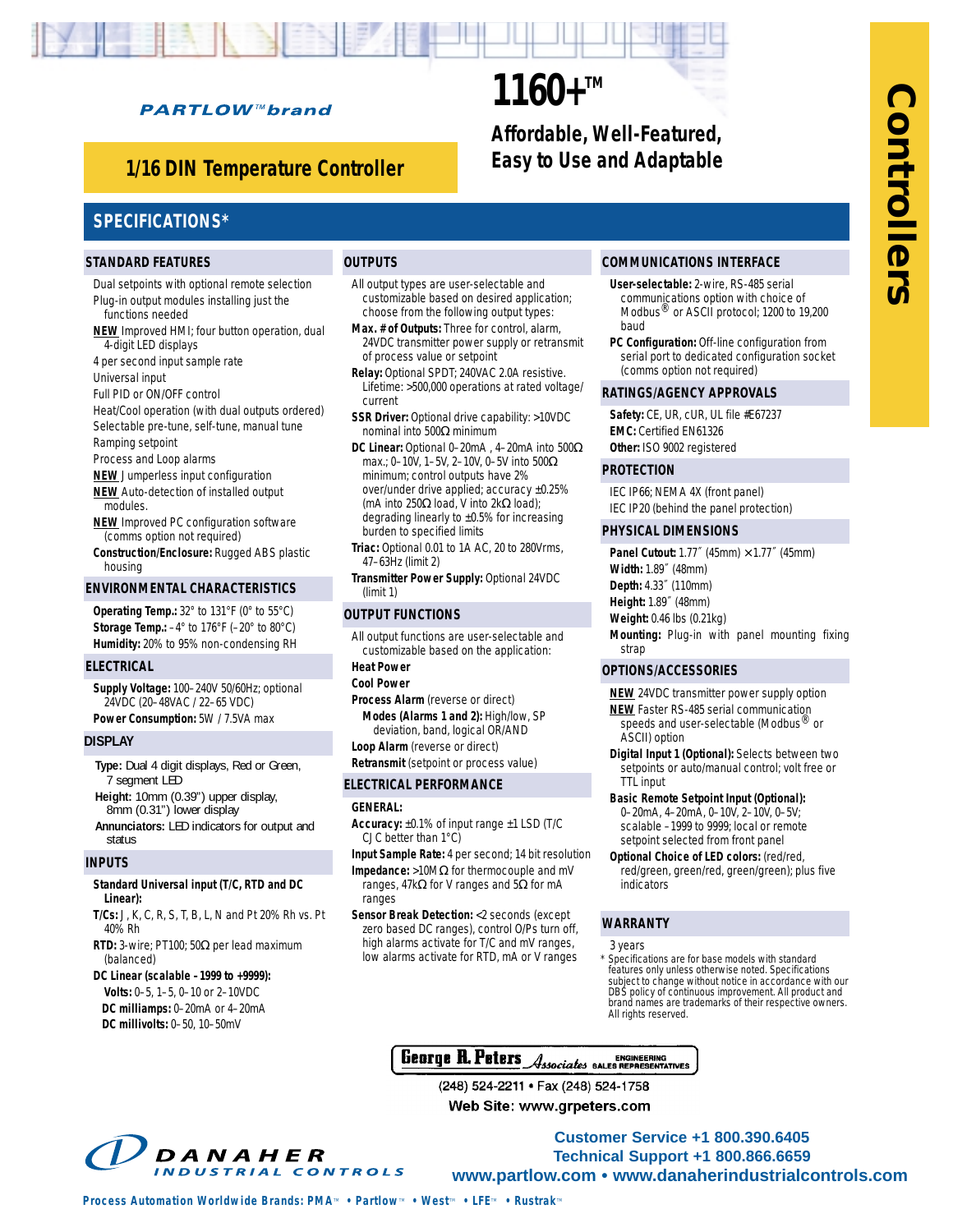# **PARTLOW™brand**

# *1/16 DIN Temperature Controller*

# **MODELS**

| Code 1: Model #                         | Code 2: Option Slot 1                                                                                         | Code 3: Option Slot 2                                                                                                               | Code 4: Option Slot 3                                                                                                               | Code 5: Option Slot A                                                                                                                                                                                                                                                                                                                                                                                                                                                                                                                                                                                                  | Code 6: Power Supply                |
|-----------------------------------------|---------------------------------------------------------------------------------------------------------------|-------------------------------------------------------------------------------------------------------------------------------------|-------------------------------------------------------------------------------------------------------------------------------------|------------------------------------------------------------------------------------------------------------------------------------------------------------------------------------------------------------------------------------------------------------------------------------------------------------------------------------------------------------------------------------------------------------------------------------------------------------------------------------------------------------------------------------------------------------------------------------------------------------------------|-------------------------------------|
| P1160                                   |                                                                                                               |                                                                                                                                     |                                                                                                                                     |                                                                                                                                                                                                                                                                                                                                                                                                                                                                                                                                                                                                                        |                                     |
| $I/16$ DIN<br>Temperature<br>Controller | <b>0</b> Not fitted<br>1 Relay Output<br>2 DC Drive SSR<br>Output<br>3 Linear DC<br>Output<br>8 Triac Output* | 0 Not fitted<br>1 Relay Output<br>2 DC Drive SSR Output<br>3 Linear DC Output<br>4 Transmitter Power<br>Supply 1<br>8 Triac Output* | 0 Not fitted<br>1 Relay Output<br>2 DC Drive SSR Output<br>3 Linear DC Output<br>4 Transmitter Power<br>Supply †<br>8 Triac Output* | 0 Not fitted<br>1 RS-485 Serial Comms<br>2 Green Upper Display<br>3 RS-485 Serial Comms &<br>Green Upper Display<br>4 Green Lower Display<br>5 RS-485 Serial Comms &<br>Green Lower Display<br>6 Green Upper/Lower Display<br>7 RS-485 Serial Comms &<br>Green Upper/Lower Display<br>8 Digital Input<br>9 Digital Input & Green Upper<br>Display<br>A Digital Input & Green Lower<br>Display<br><b>B</b> Digital Input & Green<br>Upper/Lower Display<br>C Basic Remote Setpoint Input<br>D Basic RSP & Green Upper Display<br>E Basic RSP & Green Lower Display<br>F Basic RSP & Green Upper/Lower<br><b>Display</b> | 00 100-240V AC<br>02 24-48 AC or DC |

\*Two triac outputs maximum † Only one Transmitter Power Supply may be installed per unit

1160+™

*Affordable, Well-Featured, Easy to Use and Adaptable*

# **DIMENSIONS - 1/16 DIN**



Panel Cutout: 45mm x 45mm (1.77" x 1.77")



**Customer Service:** Tel.: +1.800.390.6405 Fax: +1.910.879.5486 partlow.custserv@dancon.com

**Technical Support** Tel.: +1.800.866.6659

Fax: +1.847.782.5277 partlow.techsupport@dancon.com

**www.partlow.com • www.danaherindustrialcontrols.com**

*Process Automation Worldwide Brands: PMA<sup><i>m*</sup> • Partlow<sup>*m*</sup> • West<sup>*m*</sup> • LFE<sup>*M*</sup> • Rustrak<sup>*m*</sup>